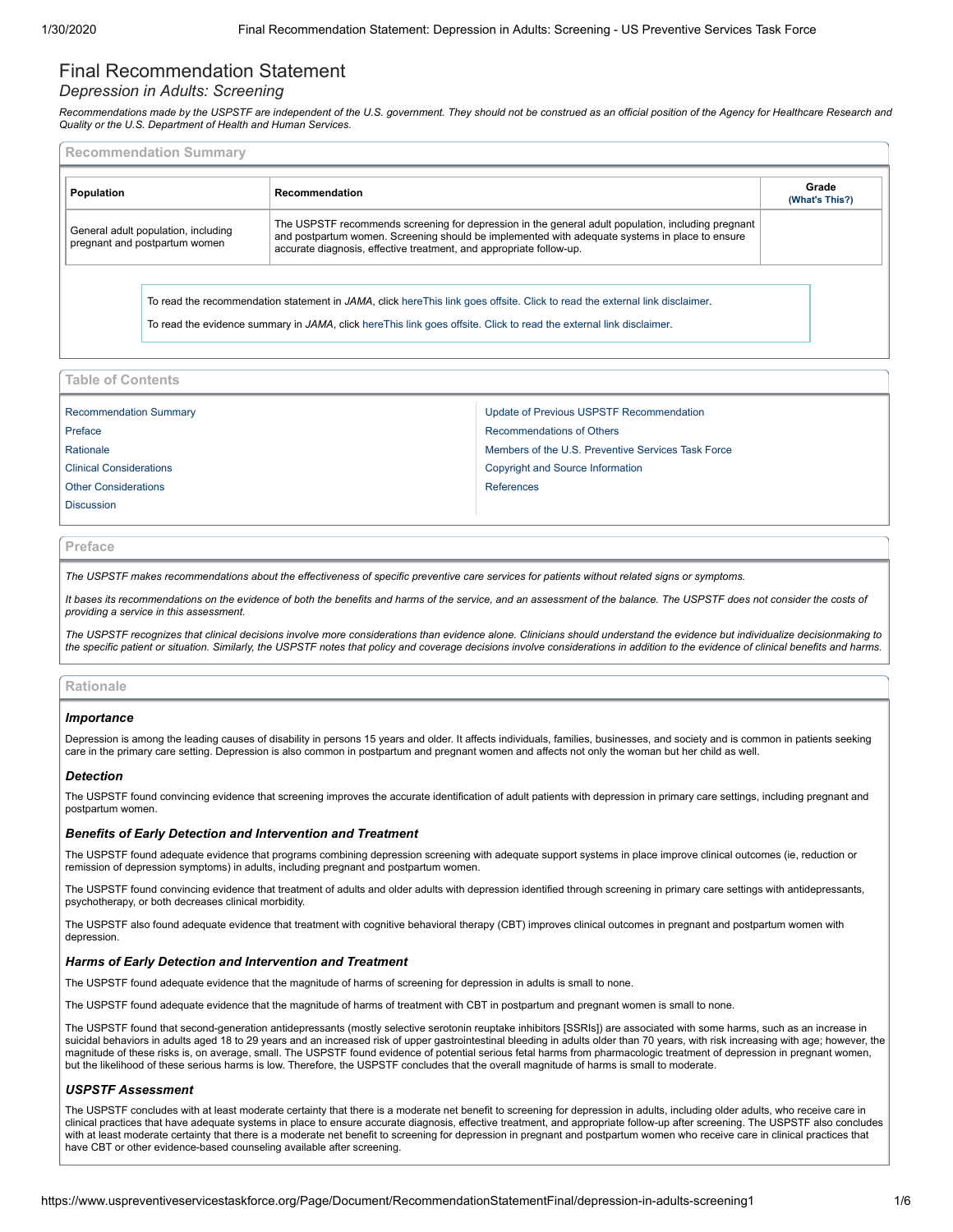#### <span id="page-1-0"></span>**Clinical Considerations**

#### *Patient Population Under Consideration*

This recommendation applies to adults 18 years and older. It does not apply to children and adolescents, who are addressed in a separate USPSTF recommendation statement (available at [www.uspreventiveservicestaskforce.org\)](https://www.uspreventiveservicestaskforce.org/).

#### *Assessment of Risk*

The USPSTF recommends screening in all adults regardless of risk factors. However, a number of factors are associated with an increased risk of depression. Among general adult populations, prevalence rates vary by sex, age, race/ethnicity, education, marital status, geographic location, and employment status. Women, young and middle-aged adults, and nonwhite persons have higher rates of depression than their counterparts, as do persons who are undereducated, previously married, or unemployed. Other groups who are at increased risk of developing depression include persons with chronic illnesses (eg, cancer or cardiovascular disease), other mental health disorders (including substance misuse), or a family history of psychiatric disorders.

Among older adults, risk factors for depression include disability and poor health status related to medical illness, complicated grief, chronic sleep disturbance, loneliness, and a history of depression. However, the presence or absence of risk factors alone cannot distinguish patients with depression from those without depression.

Risk factors for depression during pregnancy and postpartum include poor self-esteem, child-care stress, prenatal anxiety, life stress, decreased social support, single/unpartnered relationship status, history of depression, difficult infant temperament, previous postpartum depression, lower socioeconomic status, and unintended pregnancy.

# *Screening Tests*

Commonly used depression screening instruments include the Patient Health Questionnaire (PHQ) in various forms and the Hospital Anxiety and Depression Scales in adults, the Geriatric Depression Scale in older adults, and the Edinburgh Postnatal Depression Scale (EPDS) in postpartum and pregnant women. All positive screening results should lead to additional assessment that considers severity of depression and comorbid psychological problems (eg, anxiety, panic attacks, or substance abuse), alternate diagnoses, and medical conditions.

### *Screening Timing and Interval*

There is little evidence regarding the optimal timing for screening. The optimum interval for screening for depression is also unknown; more evidence for all populations is needed to identify ideal screening intervals. A pragmatic approach in the absence of data might include screening all adults who have not been screened previously and using clinical judgment in consideration of risk factors, comorbid conditions, and life events to determine if additional screening of high-risk patients is warranted.

#### *Treatment*

Effective treatment of depression in adults generally includes antidepressants or specific psychotherapy approaches (eg, CBT or brief psychosocial counseling), alone or in combination. Given the potential harms to the fetus and newborn child from certain pharmacologic agents, clinicians are encouraged to consider CBT or other evidence-based counseling interventions when managing depression in pregnant or breastfeeding women.

# *Other Approaches to Prevention*

The Community Preventive Services Task Force, which makes evidence-based recommendations on preventive services for community populations, recommends collaborative care for the management of depressive disorders as part of a multicomponent, health care system–level intervention that uses case managers to link primary care providers, patients, and mental health specialists. More information about the Community Preventive Services Task Force and its recommendations on depression interventions is available on its website ([http://www.thecommunityguide.org](http://www.thecommunityguide.org/)[This link goes offsite. Click to read the external link disclaimer\)](https://www.uspreventiveservicestaskforce.org/Page/Name/exit-disclaimer).

# *Useful Resources*

The USPSTF has made recommendations on screening for depression in children and adolescents and screening for suicide risk in adolescents, adults, and older adults (available at [www.uspreventiveservicestaskforce.org\)](https://www.uspreventiveservicestaskforce.org/).

The Substance Abuse and Mental Health Services Administration maintains a national registry of evidence-based programs and practices for substance abuse and mental health interventions (http://nrepp.samhsa.gov/) that may be helpful for clinicians looking for models of how to implement depression screening.

# <span id="page-1-1"></span>**Other Considerations**

# *Implementation*

The USPSTF recommends that screening be implemented with adequate systems in place. "Adequate systems in place" refers to having systems and clinical staff to ensure that patients are screened and, if they screen positive, are appropriately diagnosed and treated with evidence-based care or referred to a setting that can provide the necessary care. These essential functions can be provided through a wide range of different arrangements of clinician types and settings. In the available evidence, the lowest effective level of support consisted of a designated nurse who advised resident physicians of positive screening results and provided a protocol that facilitated referral to evidence-based behavioral treatment.<sup>[1](#page-5-1)</sup> At the highest level, support included screening; staff and clinician training (1- or 2-day workshops); clinician manuals; monthly training lectures; academic detailing; materials for clinicians, staff, and patients; an initial visit with a nurse specialist for assessment, education, and discussion of patient preferences and goals; a visit with a trained nurse specialist for follow-up assessment and ongoing support for medication adherence; a visit with a trained therapist for CBT; and a reduced copayment for patients referred for psychotherapy. $^{2, \, 3}$  $^{2, \, 3}$  $^{2, \, 3}$  $^{2, \, 3}$  $^{2, \, 3}$ 

Multidisciplinary team–based primary care that includes self management support and care coordination has been shown to be effective in management of depression. These components of primary care are detailed in recommendations from the Community Preventive Services Task Force.<sup>[4](#page-5-1)</sup> It recommends collaborative care for the treatment of major depression in adults 18 years and older on the basis of strong evidence of effectiveness in improving short-term treatment outcomes. As defined, collaborative care and disease management of depressive disorders include a systematic, multicomponent, and team-based approach that "strengthens and supports self-care, while assuring that effective medical, preventive, and health maintenance interventions take place" to improve the quality and outcome of patient care.<sup>[4](#page-5-1)</sup>

#### *Costs*

The economic burden of depression is substantial for individuals as well as society. Costs to an individual may include emotional suffering, reduced quality of personal relationships, possible adverse effects from treatment, cost of mental health and medical visits and medications, time away from work and lost wages, and cost of transportation. Costs to society may include loss of life, reduced productivity (because of both diminished capacity while at work and absenteeism from work), and increased costs of mental health and medical care.

#### *Research Needs and Gaps*

Gaps in the evidence on screening for depression in older adults in primary care include a lack of information from large-scale randomized controlled trials (RCTs) in settings that are applicable to the US population. More research is needed on the accuracy of screening tools in languages other than English and Spanish and to identify the timing and<br>optimal screening interval in all populations. balance of benefits and harms of treatment with antidepressants in postpartum women. Finally, research is needed to assess barriers to establishing adequate systems of care and how these barriers can be addressed.

<span id="page-1-2"></span>**Discussion**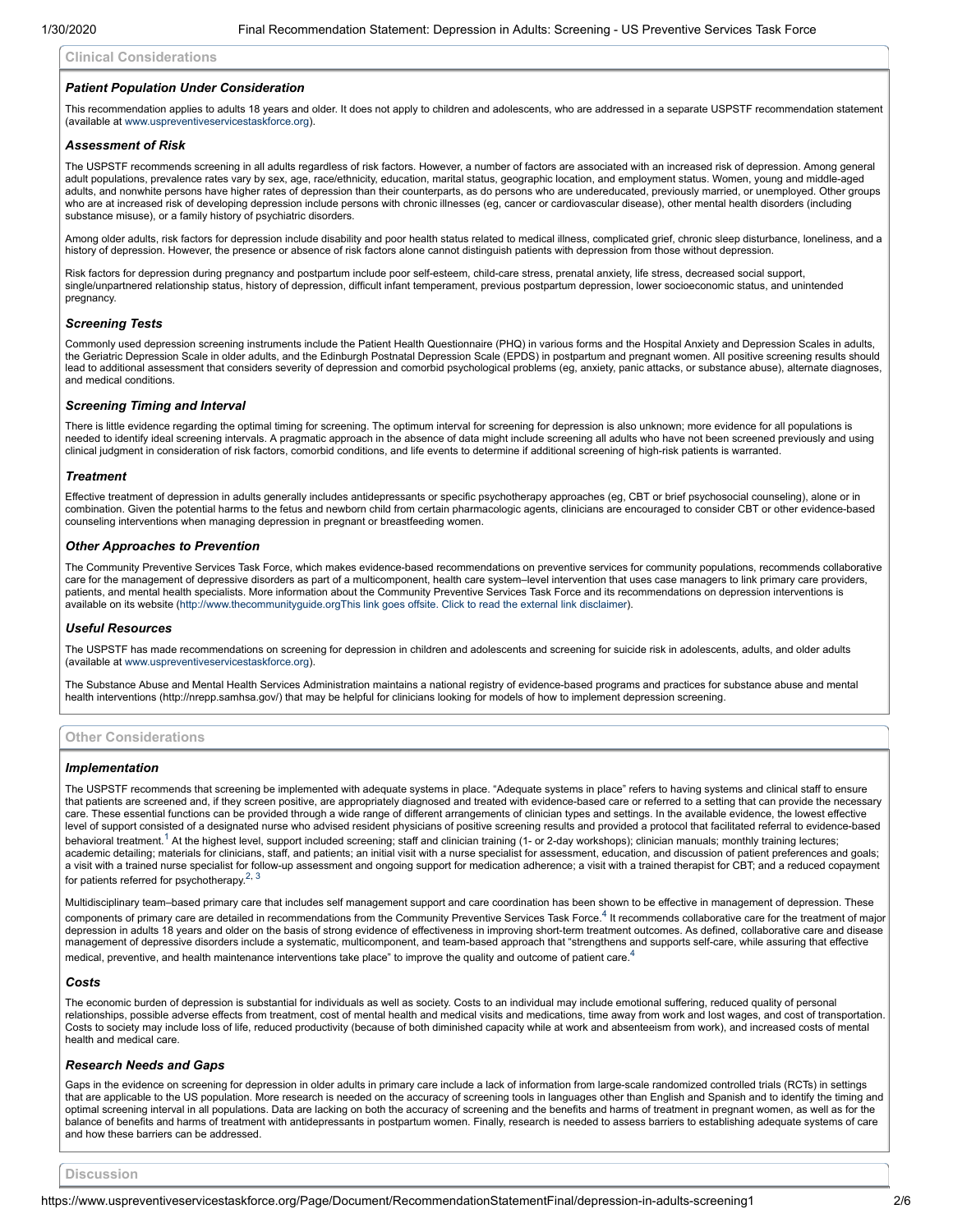# *Burden of Disease*

Major depressive disorder (MDD) is a common and significant health care problem. It is the leading cause of disability among adults in high income countries and is associated with increased mortality due to suicide and impaired ability to manage other health issues. Depression has a major effect on quality of life for the patient and affects family members, especially children. Depression also imposes a significant economic burden through direct and indirect costs. In the United States, an estimated \$22.8 billion was spent on depression treatment in 2009, and lost productivity cost an additional estimated \$23 billion in 2011.<sup>[5](#page-5-1)</sup>

# *Scope of Review*

The USPSTF commissioned a systematic evidence review to update its 2009 recommendation, which focused on the direct evidence on the benefits and harms of screening for depression in adult populations, including older adults and pregnant and postpartum women. The USPSTF also reviewed the evidence on the accuracy of depression screening instruments and the benefits and harms of depression treatment in these populations.

# *Accuracy of Screening Tests*

# **General Adult Population and Older Adults**

The accuracy of screening tests in the general adult population was established in the 2002 and 2009 USPSTF reviews and found to be convincing.

#### **Pregnant and Postpartum Women**

Twenty-three studies (n = 5398), including 8 studies of the English-language version, compared the accuracy of the EPDS with a diagnostic interview.<sup>[6](#page-5-1)</sup> Sensitivity of the Englishlanguage EPDS with a cutoff score of 13 ranged from 0.67 (95% CI, 0.18–0.96) to 1.00 (95% CI, 0.67–1.00), and specificity for detecting MDD was consistently at least 0.90. In the 2 trials conducted in the United States,<sup>[7](#page-5-1), [8](#page-5-1)</sup> including a recent study in low-income African American women, sensitivity for detecting MDD ranged from 0.78 to 0.81. This<br>suggests that the average sensitivity of the EP be 47% to 64% in a population with a 10% prevalence of MDD. The Spanish-language version also showed acceptable performance characteristics. No studies of screening in pregnant and postpartum women with the 9-item PHQ or other versions met inclusion criteria.

#### *Effectiveness of Screening and Treatment*

# General Adult Population and Older Adults

Nine good- or fair-quality trials addressed screening in general adults (5 trials; n = 2924) and older adults (4 trials; n = 890). Seven studies were conducted in the United States, and 2 (in older adults) were conducted in the Netherlands. Most studies were published in the 1990s and early 2000s; only 1 (in older adults) of the 9 trials was published since the previous systematic review. One study in general adults directly compared screening with usual care case-finding,<sup>[9](#page-5-1)</sup> while the other studies screened all patients for depression, enrolled only those screening positive, and returned results of screening to clinicians in the intervention group only.<sup>[6](#page-5-1)</sup> Studies included a range of additional treatment components along with providing screening result feedback to clinicians.

Improvements in remission, response rates, or both in the general adult population ranged from 17% to 87%. Other outcomes were sparsely reported. The effect of screening on remission, response rates, or both in the trials of older adults was minimal. However, both of the trials in older adults that showed a paradoxical effect were conducted in the Netherlands, and the trial with the worst outcomes had a number of features that may have affected its reliability, including external referrals for depression treatment, very low uptake of treatment (19%), and high mortality and morbidity in the intervention group, suggesting that the control and intervention groups may have been different at baseline.

The 2009 USPSTF recommendation concluded that the evidence was sufficient to establish the benefits of treatment of depression in general adult populations, including older adults.<sup>[10](#page-5-1)</sup> A systematic review of intention-to-treat trials comparing 3 groups of adult patients who received antidepressants, psychotherapy, or a control condition reported a 46% remission rate with antidepressants and a 48% remission rate with psychotherapy after 10 to 16 weeks.<sup>[11](#page-5-1)</sup> Two systematic reviews concluded that antidepressants were effective in treating depression in older adults. In 1 review, older adults who received antidepressants were twice as likely to have remission from major or minor depression as older adults who received placebo (odds ratio [OR], 2.03 [CI, 1.67-2.46]).<sup>[12](#page-5-1)</sup> The other review indicated that among community-dwelling older adults, 36% of those who received antidepressants were in remission at the end of the study compared with 21% of those who received placebo (OR, 2.[13](#page-5-1) [95% CI, 1.61–2.86]).<sup>13</sup> In addition, 2 good-quality systematic reviews on the efficacy of psychotherapy in older adults found that older adults who received psychotherapy were more than twice as likely to have remission as those who received no treatment (OR, 2.47 [95% CI, 1.76-3.47] vs 2.63 [95% CI, 1.96-3.53]).<sup>[12,](#page-5-1) [14](#page-5-1)</sup>

#### Pregnant and Postpartum Women

The USPSTF identified 6 fair- or good-quality trials (n = 11,869) (5 in postpartum women and 1 in pregnant women) that assessed the effect of screening for depression in pregnant and postpartum women.<sup>[6](#page-5-1)</sup> Trial participants were identified through primary care settings using the EPDS (cutoff scores varied) and included women with and without depression. None of the trials simply compared usual care with screening plus usual care. Two trials assessed minimal additional intervention beyond screening or feedback of screening results in postpartum<sup>[15](#page-5-1)</sup> and pregnant<sup>[16](#page-5-1)</sup> women, 2 trials assessed the effects of screening plus provider supports in postpartum women,<sup>[16,](#page-5-1) [17](#page-5-1)</sup> and 2 trials assessed feedback of screening results plus adjunctive counseling by home health visitors in postpartum women.<sup>[18](#page-5-1), [19](#page-5-1)</sup> Studies varied by geographical location (United States, northern Europe, United Kingdom, and Hong Kong), length of follow-up (11 weeks to 16 months), and baseline depression rates (10% to 28%).

Despite the variation in trial design and population, results were reasonably consistent across the range of designs. Trials in postpartum women showed 28% to 59% reductions in risk of depression at follow-up compared with usual care. The reported effect was smaller (18%) and did not reach significance in the trial of pregnant women but was in the same direction.<sup>[16](#page-5-1)</sup> The 4 studies that reported remission or response rates reported significant improvements in both postpartum and pregnant women. The most applicable trial (US trial of screening plus provider supports) found that 45% of intervention participants reported a 5-point or greater reduction in 9-item PHQ score (an improvement considered to be clinically important) compared with 35% percent of usual care participants (OR, 1.74 [95% CI, 1.05–5.86]; adjusted for depression history, marital status, income, education, age, and degree of parenting stress).<sup>[17](#page-5-1)</sup>

Eighteen trials examined the benefits of treatment interventions in women who screened positive for depression in primary care or community settings. Fifteen trials were in postpartum women (usually 6-12 weeks postpartum) and 3 trials were in pregnant women,<sup>[20-22](#page-5-1)</sup> but all reported outcomes during the postpartum period. Only 1 small, short-term trial of screen-detected depression in postpartum women included antidepressants as an intervention.<sup>[23](#page-5-1)</sup> The most commonly studied approach was CBT or related interventions that included CBT components. All 10 trials of CBT or CBT-related interventions, including the 2 trials in pregnant women, showed an increased likelihood of remission with treatment in the short term (≤7.8 months). The magnitude of effect in pregnant women was similar to that in postpartum women. Pooled results that used only the longest followup period within 1 year showed a 35% increase in the likelihood of remission with CBT (DerSimonian and Laird pooled relative risk, 1.34 [95% CI, 1.19–1.50]; k = 10; *I2* = 7.9%) compared with usual care. The other 8 non-CBT studies examined a diverse range of interventions but did not provide sufficient evidence to draw conclusions for any one approach. There was also insufficient evidence to assess differences in effectiveness for patient subgroups.

# *Potential Harms of Screening and Treatment*

General Adult Population and Older Adults

One trial in general adults reported no adverse events attributable to screening in a subset of participants with newly-identified depression; $^{24}$  $^{24}$  $^{24}$  none of the other effectiveness trials in general adults reported on harms. One trial in older adults reported paradoxical effects from screening, as previously discussed. No additional studies addressing harms of screening were identified in the review.

The 2009 USPSTF review found 7 studies that compared suicide-related events in adults who received SSRIs and other second-generation antidepressants vs placebo. No studies reported a significant increase in completed suicide rates in adults who received antidepressants compared with those who received placebo, although completed suicides were rare and, as a result, the power to detect a significant difference was limited.<sup>[25](#page-5-1)</sup> For adults older than 65 years, antidepressant use seemed to be protective against suicidal behavior (OR, 0.06 [95% CI, 0.01–0.58]).<sup>[26](#page-5-1)</sup> In addition, the 2009 USPSTF review identified 1 fair-quality study on bleeding risk in older adults who received SSRIs. Although patients 16 years and older were at increased risk of upper gastrointestinal bleeding during SSRI use, the risk increased significantly with age, from 4.1 hospitalizations per 1000 adults aged 65 to 70 years to 12.3 hospitalizations per 1000 adults aged 80 to 89 years. The odds of upper gastrointestinal bleeding in adults aged 40 to 79 years who were taking SSRIs (adjusted OR 3 0 [95% CI 2 1–4 4]) was much higher when they were also taking a nonsteroidal anti-inflammatory drug (adjusted OR 15 6 [95% CI 6 6–

https://www.uspreventiveservicestaskforce.org/Page/Document/RecommendationStatementFinal/depression-in-adults-screening1 3/6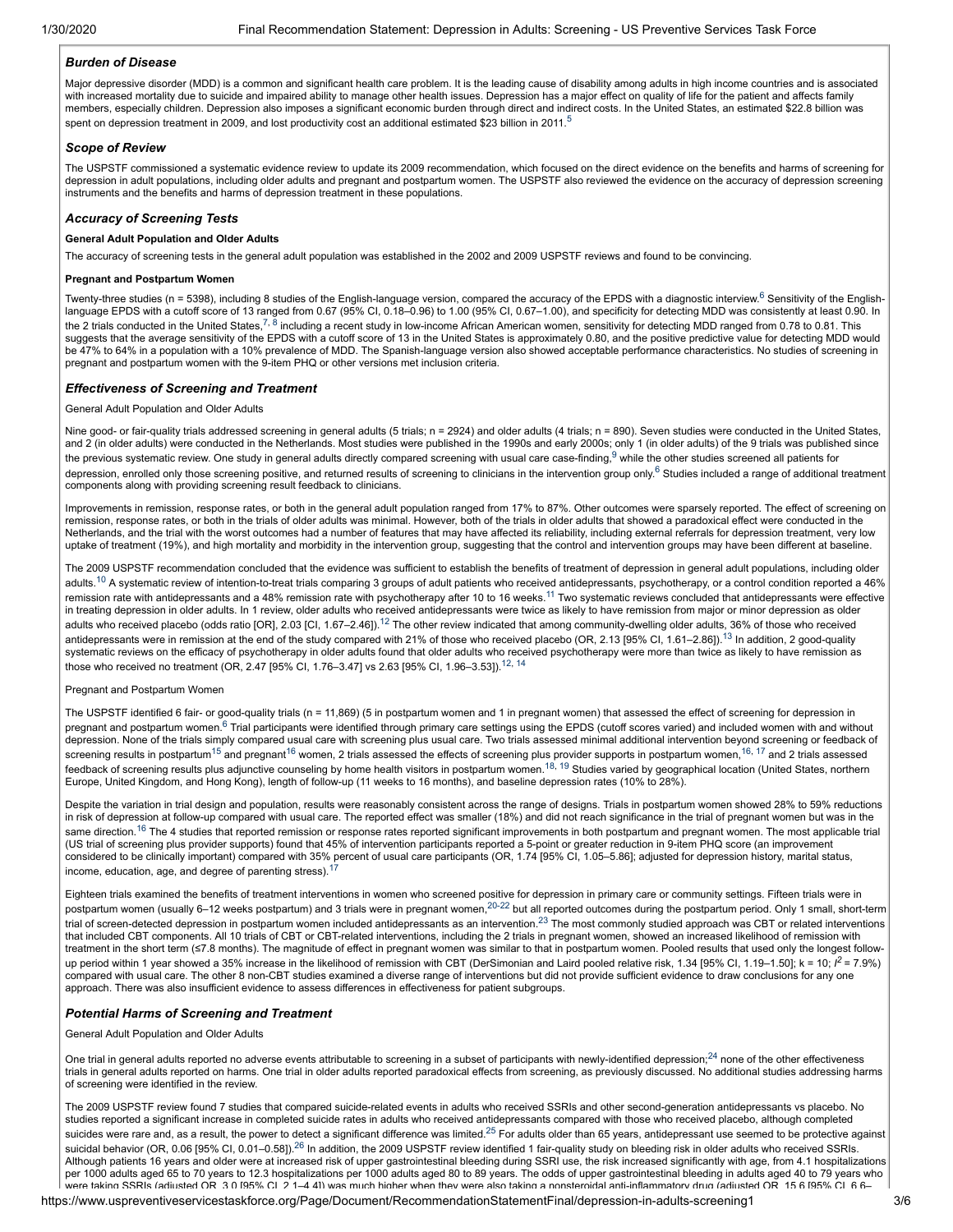#### 1/30/2020 Final Recommendation Statement: Depression in Adults: Screening - US Preventive Services Task Force

were taking SSRIs (adjusted OR, 5.0 [95% CI, 2.1 -1.4]) was much migher when they were also taking a nonsteroidal anti inflammatory drug (adjusted OR, 15.6 [95% CI, 6.6 ]

36.6]).[27](#page-5-1)

Pregnant and Postpartum Women

Only 1 trial, which focused on the effects of screening alone in postpartum women, specifically reported on adverse effects of screening and found none.<sup>[15](#page-5-1)</sup> None of the other screening trials showed any signals of concern. The literature search did not identify additional trials addressing harms of screening.

None of the trials addressing the benefits of behavioral-based interventions reported on harms of treatment. In addition, none of the trials showed paradoxical effects of concern. The review found no additional trials addressing the harms of behavioral-based interventions beyond those that were included for the benefits of treatment. The majority of the evidence on the harms of antidepressants was drawn from a good-quality comprehensive systematic review on the comparative effectiveness and safety of antidepressant treatment for depression in pregnant and postpartum women sponsored by the Agency for Healthcare Research and Quality.<sup>[28](#page-5-1)</sup> This review included studies published between 199[6](#page-5-1) and 2013 and was supplemented with 12 additional fair- to good-quality observational studies (n = 4,759,435) published after the review.<sup>6</sup> The review included 15 observational studies that provided evidence on the harms of antidepressants at unknown dosages in pregnant women with depression and an additional 109 observational studies that provided evidence on the harms of antidepressants in pregnant women whose depression status in either or both treatment groups was unknown. This observational evidence shows that second-generation antidepressant use during pregnancy may be associated with a small increase in risk of preeclampsia, postpartum hemorrhage, miscarriage, perinatal death, preterm birth, serotonin withdrawal syndrome, respiratory distress, pulmonary hypertension, major malformations, cardiac malformations, and being small for gestational age.

# *Estimate of Magnitude of Net Benefit*

General Adult Population and Older Adults

The evidence from 5 RCTS, in addition to indirect evidence reviewed for the 2009 recommendation, supports moderate certainty that screening for depression in general adults is of moderate net benefit. The evidence for older adults is less clear, because the trials that assessed the direct effect of screening found no benefit and possibly even harm. However, given the strength of the indirect evidence (the accuracy of screening in older adults and the effectiveness of treatment in older adults), the inclusion of adults older than 65 years in the studies of all adults, and the weakness of the direct evidence on screening in older adults, the USPSTF concludes that the weight of evidence still favors a net benefit. However, more research on optimal screening approaches in older adults is imperative.

Pregnant and Postpartum Women

Direct and indirect evidence support moderate certainty that screening for depression in pregnant and postpartum women is of moderate net benefit. Six RCTs with varying degrees of additional support found direct benefit of screening, 23 studies confirmed the accuracy of the EPDS for identifying MDD, and 10 RCTs found benefit of treatment with  $\mathsf{CBT}^6$  $\mathsf{CBT}^6$  Although most of the evidence (except for evidence on harms of SSRIs) is in postpartum women, the direction and magnitude of effect in pregnant women was consistent with the outcomes for postpartum women and for adults in general. It is important to note that the evidence on treatment benefit is primarily for nonpharmacologic interventions (ie, CBT), there is evidence of a small risk of harm to fetal health with SSRI use in pregnant women, and there is a lack of evidence on harms of SSRI use in postpartum women. Therefore, it is important that a range of treatment options are available for pregnant and postpartum women with depression who are identified through screening and that treatment choices are made through shared decision making.

#### *Response to Public Comment*

A draft version of this recommendation statement was posted for public comment on the USPSTF website from July 28, 2015, to August 24, 2015. A number of comments requested a more detailed definition of what constitutes an "adequate system" for screening. The USPSTF revised the Implementation section to clarify that a range of staff types, organizational arrangements, and settings can be used to support the goals of depression screening and provided a link to the Substance Abuse and Mental Health Services Administration registry of evidence-based mental health interventions as a resource. Comments suggested that access to depression screening and management resources would be useful. The USPSTF has now provided links to evidence-based depression screening and management toolkits for primary care settings. There were several requests to clarify the potential harms of SSRIs; in response, the USPSTF added information to the Discussion section. Finally, many concerns were expressed about barriers to effectively implementing screening within adequate systems of care; the USPSTF noted this as a research need.

# <span id="page-3-0"></span>**Update of Previous USPSTF Recommendation**

In 2009, the USPSTF recommended screening all adults when staff-assisted depression care supports are in place and selective screening based on professional judgment and patient preferences when such support is not available. In recognition that such support is now much more widely available and accepted as part of mental health care, the current recommendation statement has omitted the recommendation regarding selective screening, as it no longer represents current clinical practice. The current statement also specifically recommends screening for depression in pregnant and postpartum women, subpopulations that were not specifically reviewed for the 2009 recommendation.

# <span id="page-3-1"></span>**Recommendations of Others**

The American Academy of Family Physicians recommends screening for depression in the general adult population, including pregnant and postpartum women. Screening should be implemented with adequate systems in place to ensure accurate diagnosis, effective treatment, and appropriate follow-up.<sup>[29](#page-5-1)</sup> The American Academy of Pediatrics recommends that pediatricians screen mothers for postpartum depression at the infant's 1-, 2-, and 4-month visits.<sup>[30](#page-5-1)</sup> The American College of Preventive Medicine recommends that primary care clinicians screen all adults for depression and that all primary care clinicians should have systems in place, either within the primary care setting itself or through collaborations with mental health professionals, to ensure the accurate diagnosis and treatment of this condition.<sup>[31](#page-5-1)</sup> The American College of Obstetricians and Gynecologists recommends that clinicians screen patients at least once during the perinatal period for depression and anxiety symptoms. Screening must be coupled with appropriate follow-up and treatment when indicated (practices should be prepared to initiate medical therapy, refer patients to appropriate care, or both), and systems should be in place to ensure follow-up for diagnosis and treatment.<sup>[32](#page-5-1)</sup> The Canadian Task Force on Preventive Health Care does not recommend routinely screening for depression in adults who are at average risk of depression or in subgroups of the population who may be at increased risk of depression.<sup>[33](#page-5-1)</sup> The Institute for Clinical Systems Improvement recommends that clinicians use a standardized instrument to screen for depression if it is suspected based on risk factors or presentation.<sup>[34](#page-5-1)</sup> The Community Preventive Services Task Force recommends collaborative care for the management of depressive disorders based on strong evidence of effectiveness in improving depression symptoms, adherence to treatment, response to treatment, and remission and recovery from depression. This collaboration is designed to improve the routine screening and diagnosis of depressive disorders, as well as the management of diagnosed depression.<sup>[4](#page-5-1)</sup>

# <span id="page-3-2"></span>**Members of the U.S. Preventive Services Task Force**

Members of the USPSTF at the time this recommendation was finalized[†](#page-3-3) are Albert L. Siu, MD, MSPH, Chair (Mount Sinai School of Medicine, New York, and James J. Peters Veterans Affairs Medical Center, Bronx, New York); Kirsten Bibbins-Domingo, PhD, MD, MAS, Co-Vice Chair (University of California, San Francisco, San Francisco, California); David C. Grossman, MD, MPH, Co-Vice Chair (Group Health Research Institute, Seattle, Washington); Linda Ciofu Baumann, PhD, RN, APRN (University of Wisconsin, Madison, Wisconsin); Karina W. Davidson, PhD, MASc (Columbia University, New York, New York); Mark Ebell, MD, MS (University of Georgia, Athens, Georgia); Francisco A.R. García, MD, MPH (Pima County Department of Health, Tucson, Arizona); Matthew Gillman, MD, SM (Harvard Medical School and Harvard Pilgrim Health Care Institute, Boston, Massachusetts); Jessica Herzstein, MD, MPH (Independent Consultant, Washington, DC); Alex R. Kemper, MD, MPH, MS (Duke University, Durham, North Carolina); Alex H. Krist, MD, MPH (Fairfax Family Practice, Fairfax, and Virginia Commonwealth University, Richmond, Virginia); Ann E. Kurth, PhD, RN, MSN, MPH (New York University, New York, New York); Douglas K. Owens, MD, MS (Veterans Affairs Palo Alto Health Care System, Palo Alto, and Stanford University, Stanford, California); William R. Phillips, MD, MPH (University of Washington, Seattle, Washington); Maureen G. Phipps, MD, MPH (Brown University, Providence, Rhode Island); and Michael P. Pignone, MD, MPH (University of North Carolina, Chapel Hill, North Carolina).

<span id="page-3-3"></span>† For a list of current USPSTF members, go to [www.uspreventiveservicestaskforce.org/Page/Name/our-members](https://www.uspreventiveservicestaskforce.org/Page/Name/our-members).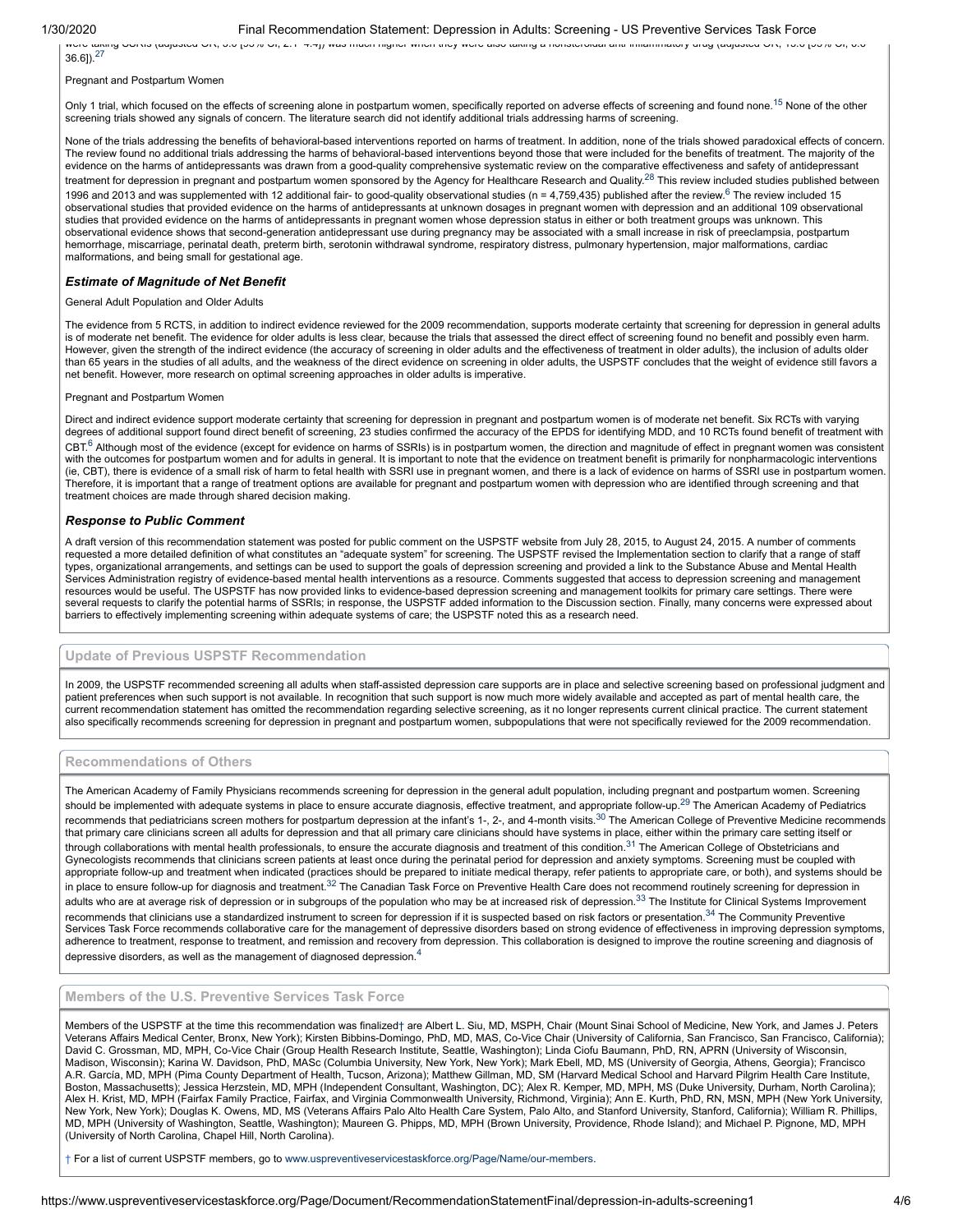<span id="page-4-0"></span>**Copyright and Source Information**

**Source:** This article was first published in *JAMA* on January 26, 2016 (*JAMA*. 2016;315(4):380-7).

**Conflict of Interest Disclosures:** All authors have completed and submitted the ICMJE Form for Disclosure of Potential Conflicts of Interest and none were reported. Authors followed the policy regarding conflicts of interest described at [http://www.uspreventiveservicestaskforce.org/Page/Name/conflict-of-interest-disclosures](https://www.uspreventiveservicestaskforce.org/Page/Name/conflict-of-interest-disclosures).

Funding/Support: The USPSTF is an independent, voluntary body. The US Congress mandates that the Agency for Healthcare Research and Quality (AHRQ) support the operations of the USPSTF.

**Disclaimer:** Recommendations made by the USPSTF are independent of the US government. They should not be construed as an official position of the AHRQ or the US Department of Health and Human Services.

**Copyright Notice:** USPSTF recommendations are based on a rigorous review of existing peer-reviewed evidence and are intended to help primary care clinicians and patients decide together whether a preventive service is right for a patient's needs. To encourage widespread discussion, consideration, adoption, and implementation of USPSTF recommendations, AHRQ permits members of the public to reproduce, redistribute, publicly display, and incorporate USPSTF work into other materials provided that it is reproduced without any changes to the work of portions thereof, except as permitted as fair use under the U.S. Copyright Act.

AHRQ and the U.S. Department of Health and Human Services cannot endorse, or appear to endorse, derivative or excerpted materials, and they cannot be held liable for the content or use of adapted products that are incorporated on other Web sites. Any adaptations of these electronic documents and resources must include a disclaimer to this effect. Advertising or implied endorsement for any commercial products or services is strictly prohibited.

This work may not be reproduced, reprinted, or redistributed for a fee, nor may the work be sold for profit or incorporated into a profit-making venture without the express written permission of AHRQ. This work is subject to the restrictions of Section 1140 of the Social Security Act, 42 U.S.C. § 1320b-10. When parts of a recommendation statement are used or quoted, the USPSTF Web page should be cited as the source.